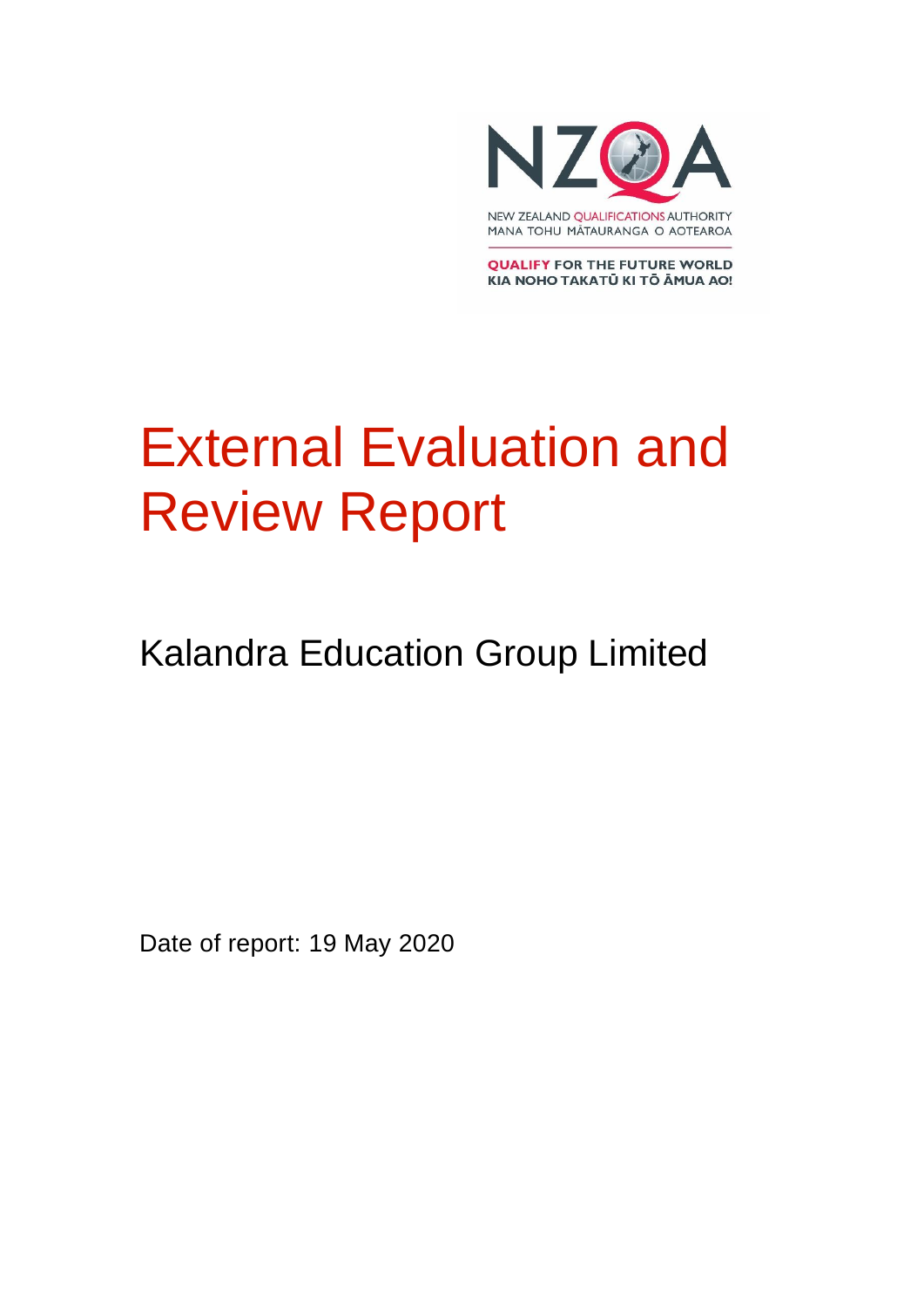## About Kalandra Education Group Limited

*Kalandra Education Group aspires to be the leading provider of aged healthcare studies. The organisation offers programmes in dementia care, mental health and addiction, aged healthcare, and palliative care to address gaps in the market.*

| Type of organisation:       | Private training establishment                                                                                      |
|-----------------------------|---------------------------------------------------------------------------------------------------------------------|
| Location:                   | 10 Pioneer Street, Henderson, Auckland                                                                              |
| Code of Practice signatory: | Yes                                                                                                                 |
| Number of students:         | Domestic: 213                                                                                                       |
|                             | International: 19 students on work visas                                                                            |
| Number of staff:            | Eleven full-time, two part-time                                                                                     |
| TEO profile:                | See NZQA: Kalandra Education Group                                                                                  |
| Last EER outcome:           | This is the first external evaluation and review for<br>Kalandra Education Group.                                   |
| Scope of evaluation:        | New Zealand Certificate in Health and<br>$\bullet$<br><b>Wellbeing (Social and Community Services)</b><br>(Level 4) |
|                             | Certificate in Management of the Dementia<br>Client in a Care Facility (Level 4)                                    |
|                             | International Student Support and Wellbeing<br>$\bullet$                                                            |
| MoE number:                 | 9133                                                                                                                |
| NZQA reference:             | C37839                                                                                                              |
| Dates of EER visit:         | 11-13 February 2020                                                                                                 |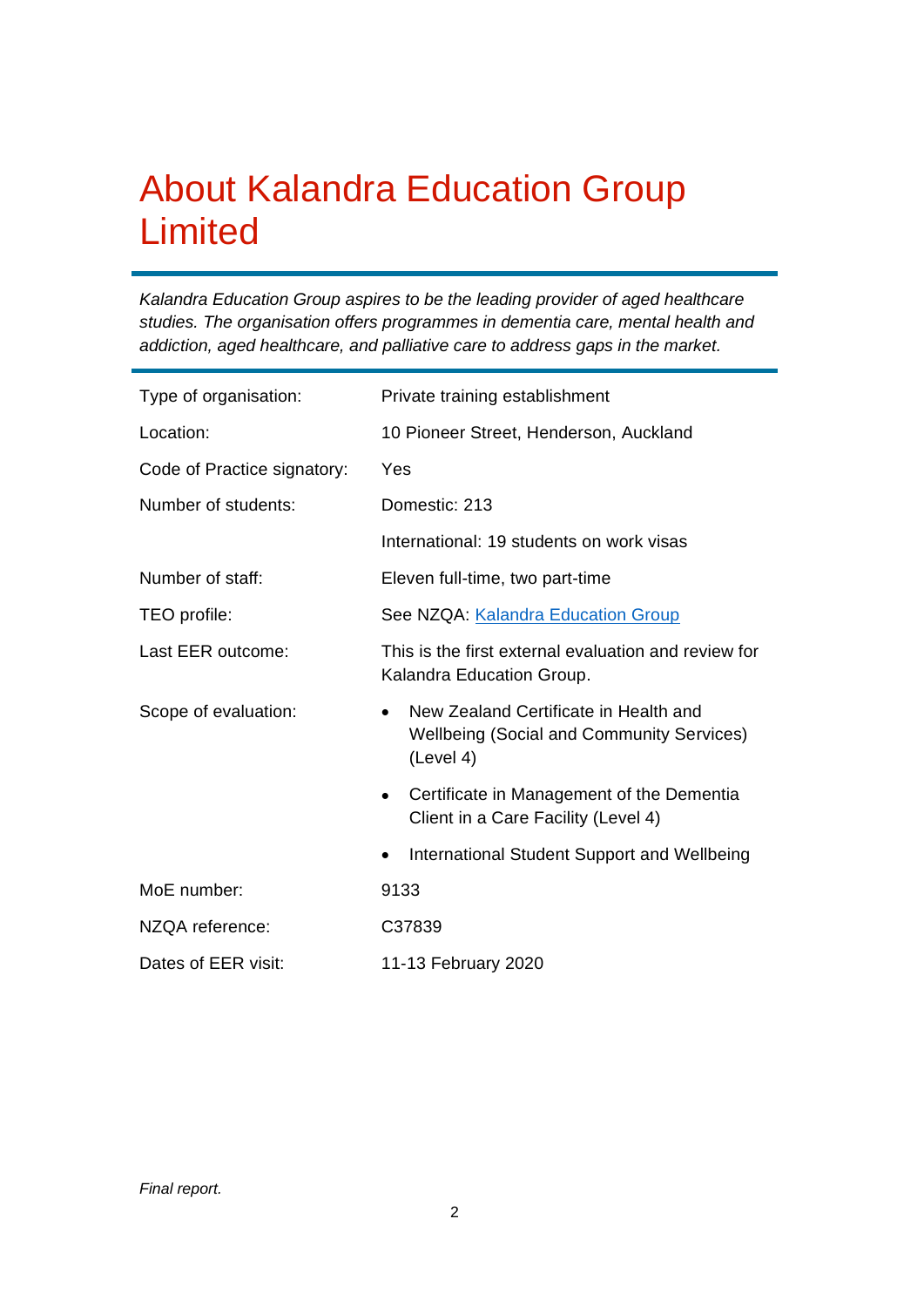# Summary of Results

*Students achieve well across courses at Kalandra and value the benefits of the learning to their careers. Kalandra has effective self-assessment which has identified several areas for improvement. The PTE has introduced initiatives to address areas of identified weakness. However, it is too early to know whether these developments are fully embedded across the PTE.* 

|                                                          | Completion rates are high where data is available.<br>Where programmes have not had their first cohort<br>graduate, most students are on track to complete.                                                                                                               |
|----------------------------------------------------------|---------------------------------------------------------------------------------------------------------------------------------------------------------------------------------------------------------------------------------------------------------------------------|
| <b>Confident in</b><br>educational<br>performance        | The value of outcomes goes beyond completion of the<br>qualification and the gaining of employment. The self-<br>respect gained along with the confidence and knowledge<br>applied in the workplace is valued by students,<br>employers and the community.                |
|                                                          | Kalandra has very strong links with the aged healthcare<br>industry which informs innovation.                                                                                                                                                                             |
| <b>Confident in</b><br>capability in self-<br>assessment | Programme design and development is progressing<br>since the hiring of an experienced quality assurance<br>manager.                                                                                                                                                       |
|                                                          | Students are very well supported, and their academic<br>and pastoral care needs are being met.                                                                                                                                                                            |
|                                                          | Kalandra has strong leadership and experienced<br>governance and management staff with a clear purpose<br>and direction to drive the aspirations of the organisation.                                                                                                     |
|                                                          | Newly implemented, effective self-assessment practice<br>has informed new initiatives and developments as well<br>as identified solutions to address areas of weakness.<br>However, it is too early to see the impact of these<br>developments.                           |
|                                                          | Some areas of compliance with the Code of Practice (for<br>the pastoral care of international students) need to be<br>developed and strengthened. However, the self-<br>identification of these areas provides NZQA with<br>confidence in the organisation going forward. |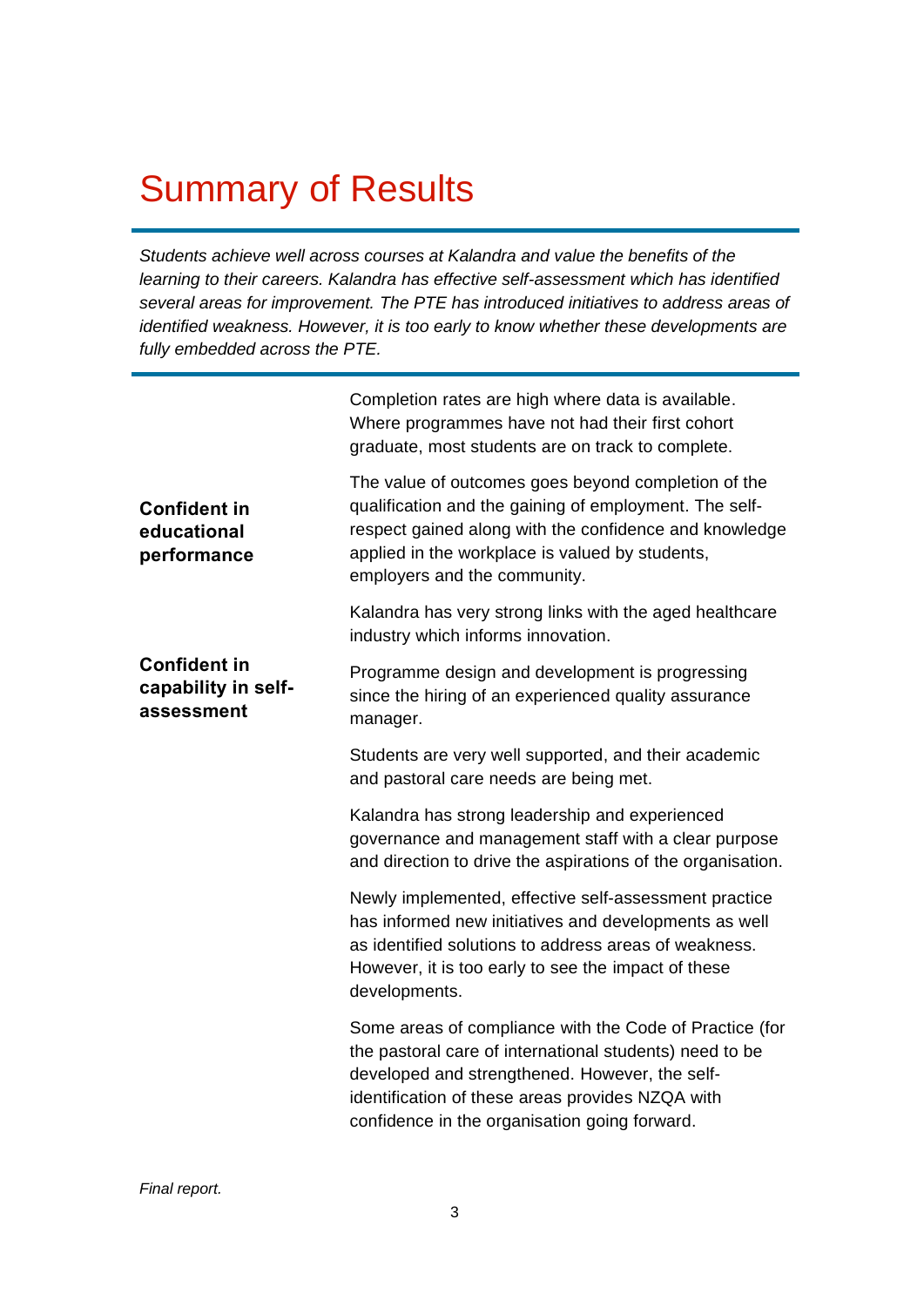# Key evaluation question findings 1

|  |  | 1.1 How well do students achieve? |
|--|--|-----------------------------------|
|  |  |                                   |

| Performance:                            | Good                                                                                                                                                                                                                                                                                                                                                                                                                                                                                                                                                                                                                                                                                                                                                                                                                                                                                                 |
|-----------------------------------------|------------------------------------------------------------------------------------------------------------------------------------------------------------------------------------------------------------------------------------------------------------------------------------------------------------------------------------------------------------------------------------------------------------------------------------------------------------------------------------------------------------------------------------------------------------------------------------------------------------------------------------------------------------------------------------------------------------------------------------------------------------------------------------------------------------------------------------------------------------------------------------------------------|
| Self-assessment:                        | Good                                                                                                                                                                                                                                                                                                                                                                                                                                                                                                                                                                                                                                                                                                                                                                                                                                                                                                 |
| Findings and<br>supporting<br>evidence: | Students are achieving well in their respective healthcare<br>programmes. The New Zealand Certificate in Health and<br>Wellbeing (Social and Community Services) (Level 4) had a 95<br>per cent completion rate at the time of the evaluation. The<br>Certificate in Management of the Dementia Client in a Care<br>Facility (Level 4) had a 69 per cent projected completion rate at<br>the time of the evaluation. While these results do not yet meet<br>the expectations of Kalandra, comprehensive tracking of<br>student achievement, progression and completion of activities<br>and assessment is occurring to provide additional support.<br>Students gain relevant, work-ready and soft skills through work<br>placements relevant to their working contexts. This can result<br>in promotion and the opportunity to earn beyond the minimum<br>wage (also see key evaluation question 2). |
|                                         | <b>Tertiary Education Commission-funded course completion</b><br>rates are 92.9 per cent overall – Māori and Pasifika rates are<br>93.4 and 97.7 per cent respectively.                                                                                                                                                                                                                                                                                                                                                                                                                                                                                                                                                                                                                                                                                                                              |
| Conclusion:                             | Overall, students are achieving and progressing well.<br>Students gain relevant skills on completion of courses which<br>supports their career progression.                                                                                                                                                                                                                                                                                                                                                                                                                                                                                                                                                                                                                                                                                                                                          |

<sup>&</sup>lt;sup>1</sup> The findings in this report are derived using a standard process and are based on a targeted sample of the organisation's activities.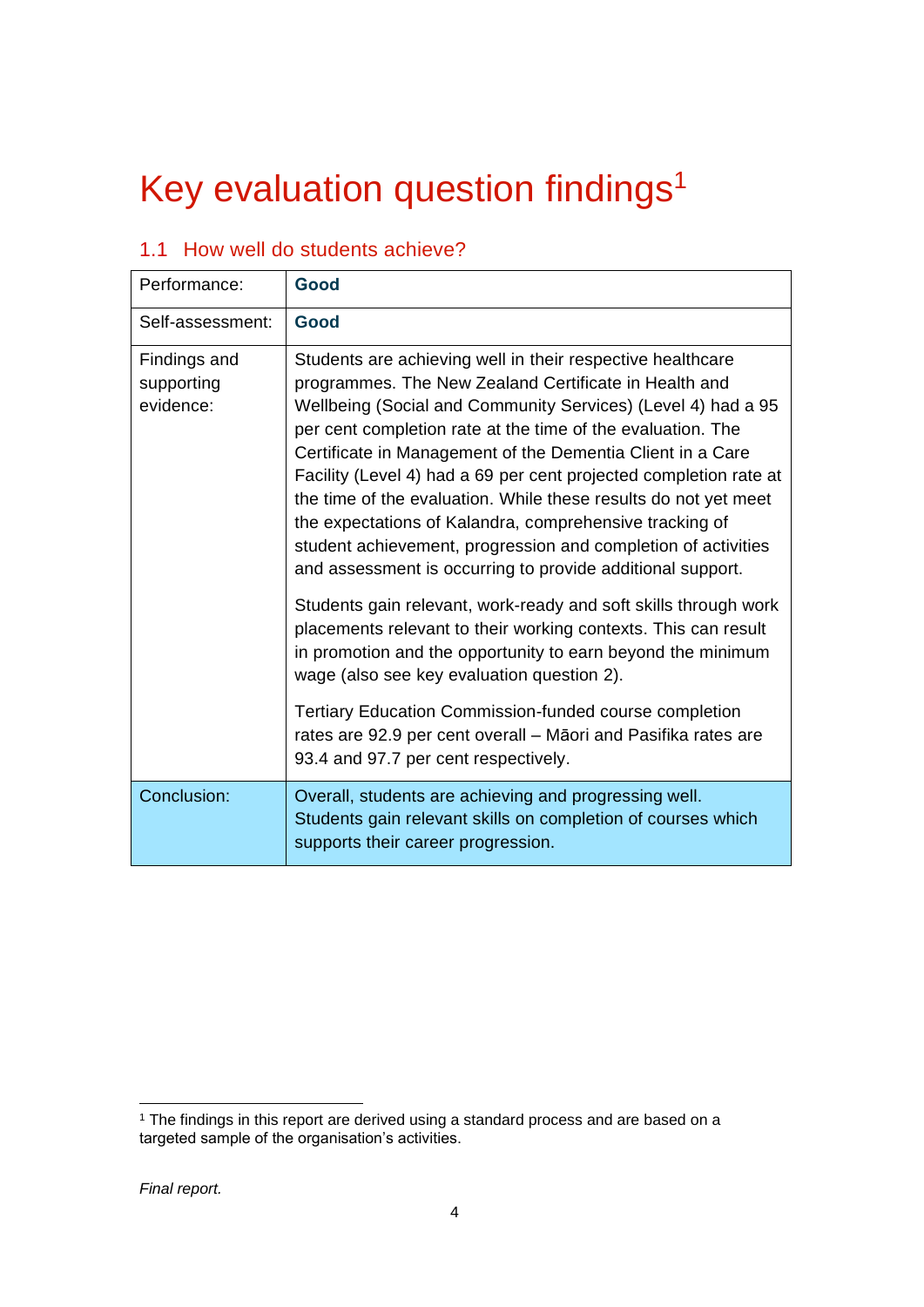| Performance:                            | <b>Excellent</b>                                                                                                                                                                                                                                                                                                               |
|-----------------------------------------|--------------------------------------------------------------------------------------------------------------------------------------------------------------------------------------------------------------------------------------------------------------------------------------------------------------------------------|
| Self-assessment:                        | <b>Excellent</b>                                                                                                                                                                                                                                                                                                               |
| Findings and<br>supporting<br>evidence: | Kalandra is aware of its potential to enhance the academic<br>excellence, work-readiness and wellbeing of students through<br>the student experience.                                                                                                                                                                          |
|                                         | Gaining a level 4 qualification and developing capability in an<br>academic skillset is a meaningful achievement for most students<br>studying with Kalandra. A sense of self-worth and self-<br>achievement is a significant and valuable outcome for students<br>who have not previously achieved well in academic contexts. |
|                                         | Furthermore, students reported growth in self-confidence and<br>gaining motivation to continue further study. The opportunity to<br>gain real-life experience in the workplace for practical<br>assessments is of high value to students looking to gain<br>experience in the New Zealand healthcare context.                  |
|                                         | Stakeholders and employers said the quality of training is of<br>great value to clients in the aged healthcare system, where they<br>are receiving good care through the upskilling of aged care<br>workers.                                                                                                                   |
|                                         | Kalandra is well regarded in the aged healthcare sector and<br>reflects and collaborates with stakeholders about market needs.<br>Stakeholders highly commend the introduction of new and<br>innovative short courses, such as beauty and makeup, which are<br>considered a huge benefit to aged care clients.                 |
| Conclusion:                             | Students strongly value the outcomes gained across the delivery<br>of programmes. Stakeholders and clients in aged healthcare<br>acknowledge Kalandra's holistic approach and attest to the<br>value of outcomes and the associated benefits from employing<br>graduates with relevant skills.                                 |

#### 1.2 What is the value of the outcomes for key stakeholders, including students?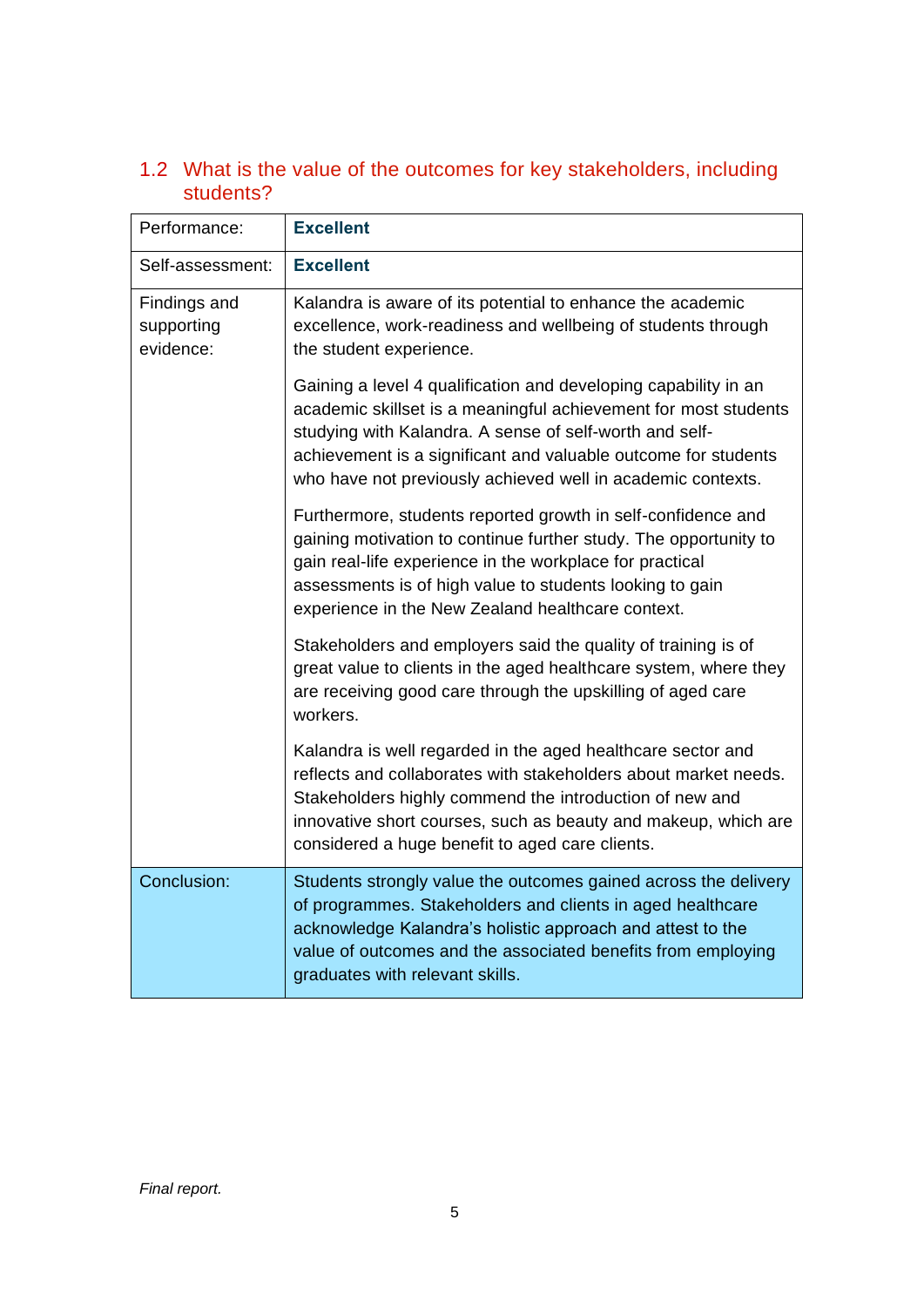1.3 How well do programme design and delivery, including learning and assessment activities, match the needs of students and other relevant stakeholders?

| Performance:                            | Good                                                                                                                                                                                                                                                                                                                                                                                                                                                                                                                                       |
|-----------------------------------------|--------------------------------------------------------------------------------------------------------------------------------------------------------------------------------------------------------------------------------------------------------------------------------------------------------------------------------------------------------------------------------------------------------------------------------------------------------------------------------------------------------------------------------------------|
| Self-assessment:                        | Good                                                                                                                                                                                                                                                                                                                                                                                                                                                                                                                                       |
| Findings and<br>supporting<br>evidence: | Kalandra has formally adapted its mode of delivery to better<br>ensure that learners succeed. This is proving to be an effective<br>measure. Teaching and learning activities have been recently<br>moved to online delivery, after the PTE realised that face-to-face<br>learning did not meet the needs of the students. The<br>organisation's website has recently been changed to make it<br>more user-friendly, and to better outline learner expectations in<br>reference to the learning experience.                                |
|                                         | Enrolment processes focus on student learning goals and<br>matching the needs of students, stakeholders and the<br>community. Staff identify the literacy capability of both domestic<br>and international students through pre- and post-enrolment<br>conversations. In some areas, however, enrolment processes<br>could be strengthened (see key evaluation question 6).                                                                                                                                                                |
|                                         | Teaching and learning resources are plentiful and appropriate<br>for online students. A recent review encouraged resources to be<br>updated to be more learner-centric. Ongoing self-assessment<br>reviews make recommendations and commendations in<br>programme design. Other self-assessment outcomes informing<br>ongoing improvements include: strengthening monitoring,<br>tracking achievement progression, and identifying new<br>programme initiatives.                                                                           |
|                                         | Further revision of assessment material reflects alignment with<br>graduate performance outcomes. As a result, teaching and<br>learning activities are appropriate for the programme level, and<br>are applicable to work placements and the New Zealand<br>workplace. Ongoing engagement and meaningful relationships<br>with stakeholders also ensure relevance in programme design<br>and alignment with industry needs. Kalandra is continuing to find<br>ways to improve programme design through comprehensive<br>programme reviews. |
|                                         | Kalandra is currently meeting most external moderation<br>requirements and is implementing internal moderation plans.<br>Staff are collaborating in informal moderation. Not all staff are                                                                                                                                                                                                                                                                                                                                                 |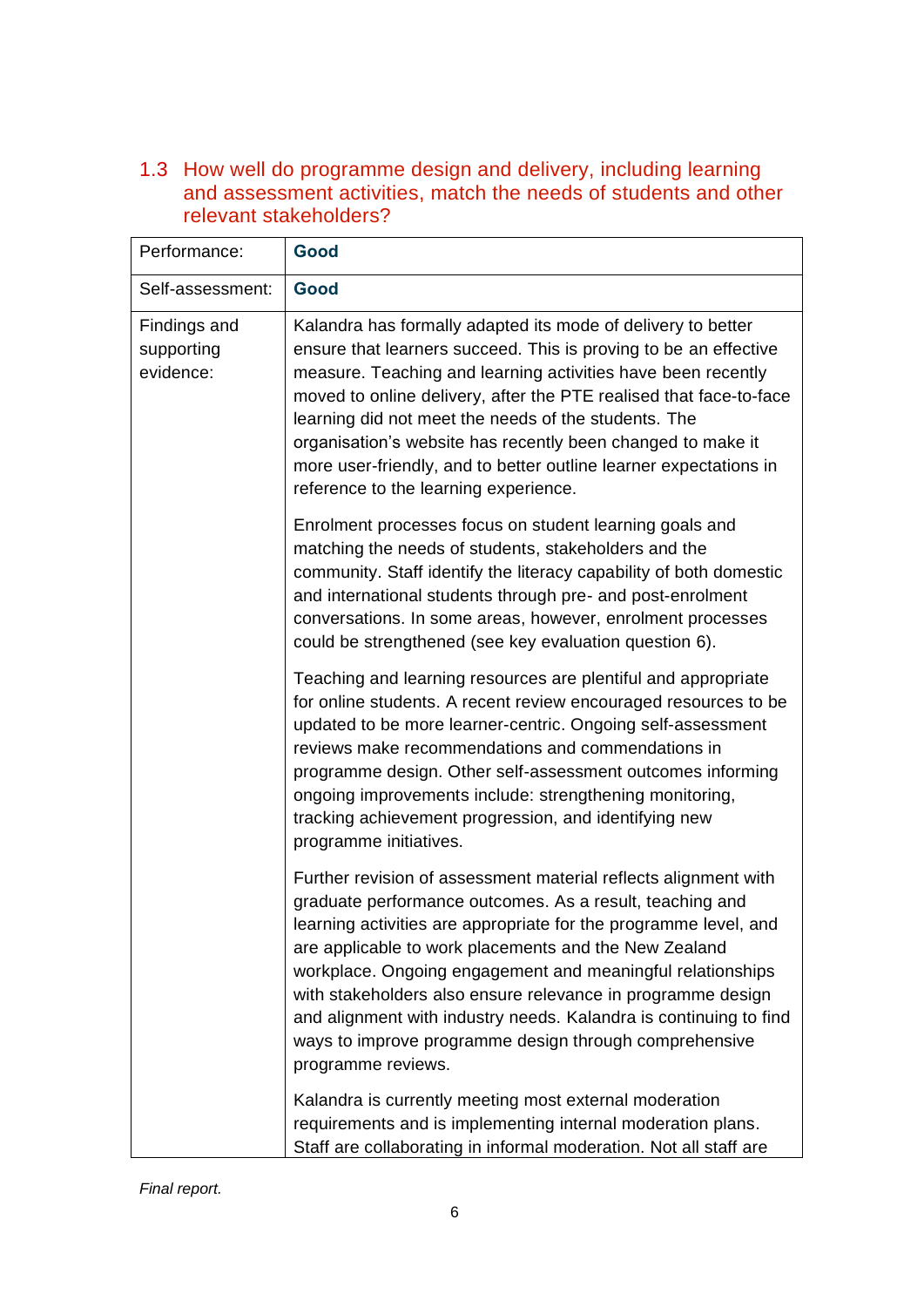|             | yet trained in internal moderation.                                                                                                                                                                                                                              |
|-------------|------------------------------------------------------------------------------------------------------------------------------------------------------------------------------------------------------------------------------------------------------------------|
|             | Tutors are provided with feedback from most students after each<br>module through programme evaluations and surveys. Students<br>have high regard for the tutors and value the opportunity to<br>share feedback, which is used to improve teaching and learning. |
|             | Self-assessment activities and the monitoring of student<br>achievement and progression are strong tools. However, since<br>they were only implemented in 2019, Kalandra needs to<br>continue to strengthen this monitoring and maintain consistency.            |
| Conclusion: | Kalandra is committed to matching the needs of students and<br>stakeholders through continued use of self-review as a means of<br>improving programme design and delivery.                                                                                       |

#### 1.4 How effectively are students supported and involved in their learning?

| Performance:                            | <b>Excellent</b>                                                                                                                                                                                                                                                                                                                                                                                                         |
|-----------------------------------------|--------------------------------------------------------------------------------------------------------------------------------------------------------------------------------------------------------------------------------------------------------------------------------------------------------------------------------------------------------------------------------------------------------------------------|
| Self-assessment:                        | Good                                                                                                                                                                                                                                                                                                                                                                                                                     |
| Findings and<br>supporting<br>evidence: | Students are very well supported during their study with Kalandra<br>through both face-to-face and online modes of delivery. However,<br>pastoral care for online students is still a work in progress.<br>Kalandra knows the students well because of small student<br>numbers and its holistic approach to student support.                                                                                            |
|                                         | Teaching and learning activities are flexible. For example,<br>appropriate support is given to students who are yet to fully<br>develop their skills in digital literacy. However, it was identified<br>during the evaluation that intervention at an earlier stage would<br>be beneficial to the students going forward.                                                                                                |
|                                         | Students receive individualised learning support from their tutors<br>where both academic and pastoral care needs are discussed and<br>individual learning plans are tailored where appropriate. If growth<br>in student numbers does occur, Kalandra plans to scale up these<br>support mechanisms. A review of learning support resources<br>resulted in modifications to make the resources more learner-<br>centric. |
|                                         | Academic skills are a focus for new students after the PTE<br>identified a need to better highlight the importance of academic<br>integrity. Staff offer many small group and one-to-one sessions to<br>support students in their understanding of academic integrity,                                                                                                                                                   |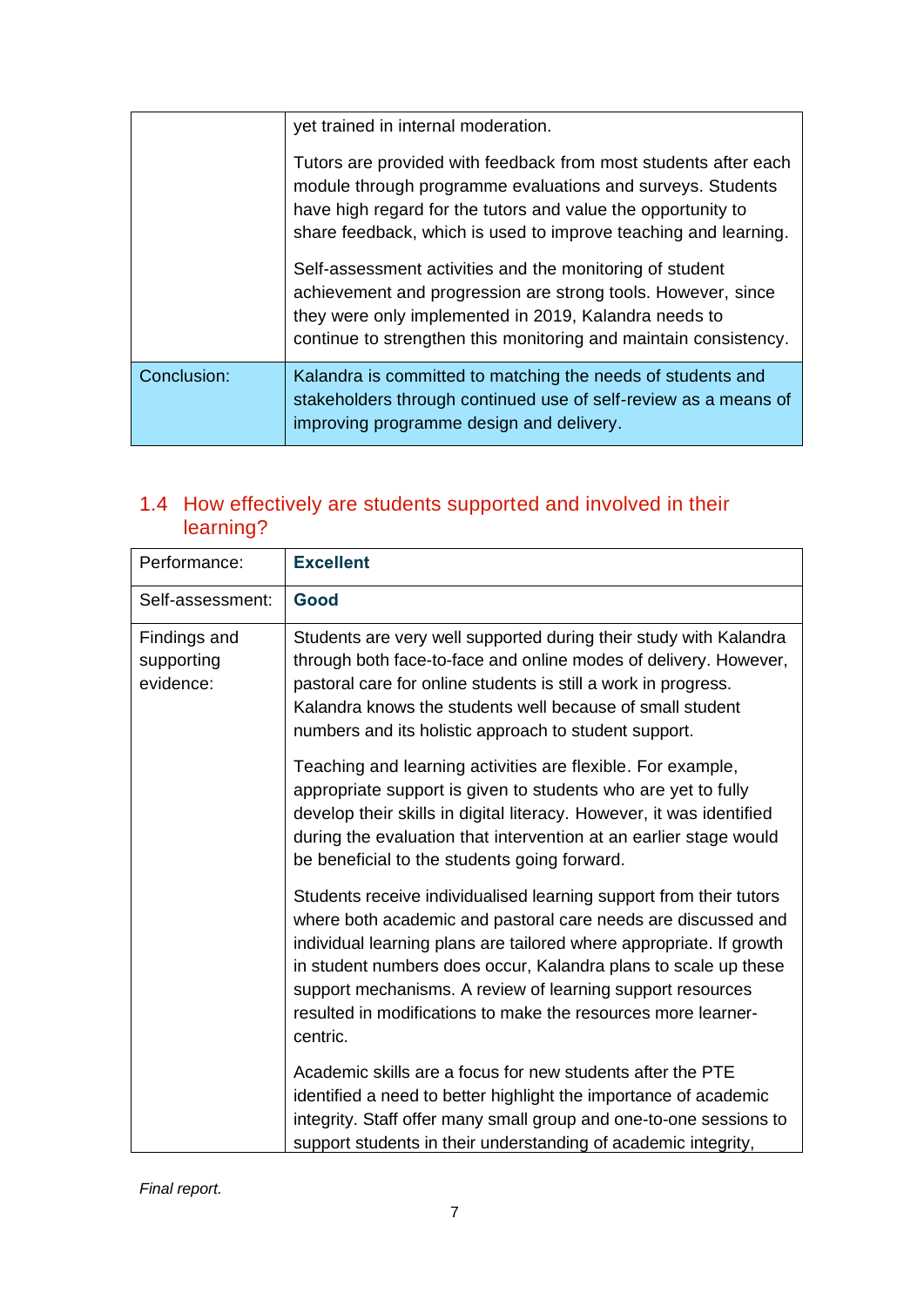|             | referencing and writing. However, staff could still better strengthen<br>plagiarism awareness among students.                                                                                                                                                                    |
|-------------|----------------------------------------------------------------------------------------------------------------------------------------------------------------------------------------------------------------------------------------------------------------------------------|
|             | Staff understand the need for cultural support for the students,<br>and appropriate cultural liaisons have recently been appointed.<br>Students receive a comprehensive student handbook and other<br>resources which support the work placement component of the<br>programmes. |
| Conclusion: | Kalandra knows its students well and has developed many<br>means of support to ensure the success of both domestic and<br>international students. Academic and pastoral care needs are<br>met appropriately.                                                                     |

#### 1.5 How effective are governance and management in supporting educational achievement?

| Performance:                            | <b>Excellent</b>                                                                                                                                                                                                                                                                                                                    |
|-----------------------------------------|-------------------------------------------------------------------------------------------------------------------------------------------------------------------------------------------------------------------------------------------------------------------------------------------------------------------------------------|
| Self-assessment:                        | Good                                                                                                                                                                                                                                                                                                                                |
| Findings and<br>supporting<br>evidence: | Kalandra Education is a forward-focussed organisation with a<br>clear organisational purpose and direction. Kalandra is<br>supported by strong leadership and experienced governance<br>and management staff who share a vision to improve the life of<br>the older person in New Zealand.                                          |
|                                         | Over the last few years, the organisation has changed and<br>matured with regard to the development of processes and<br>policies to better support educational achievement. Kalandra is<br>creating employment opportunities in the healthcare industry.                                                                            |
|                                         | The PTE has undertaken succession planning to ensure its<br>viability. Kalandra has a very experienced and active academic<br>board informing organisational development and programme<br>design. The board represents Kalandra in the sector through<br>meaningful engagement with other PTEs and the aged<br>healthcare industry. |
|                                         | The move to the online platform better aligns with Kalandra's<br>mission to transform care through developing and sharing<br>innovative education practices, which works better for students<br>balancing work and study.                                                                                                           |
|                                         | Staff highly value the support they receive from management<br>and the opportunity to participate in professional development.<br>Performance appraisals have been completed for all staff except                                                                                                                                   |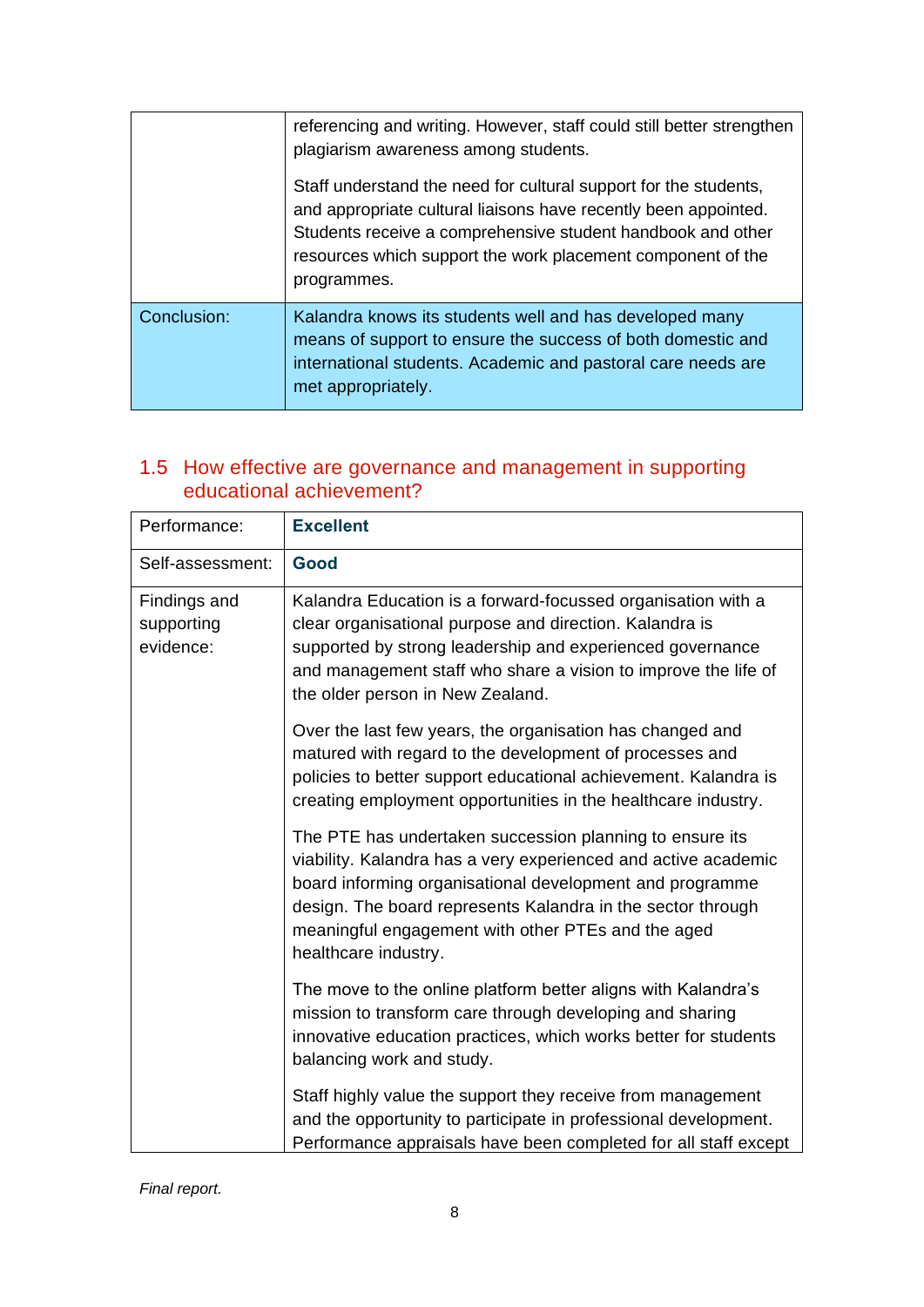|             | for two, which are planned for the near future. Management also<br>needs to prioritise the completion of adult teaching certificates to<br>ensure all teaching staff are appropriately qualified.                 |
|-------------|-------------------------------------------------------------------------------------------------------------------------------------------------------------------------------------------------------------------|
|             | Kalandra is gathering a good amount of data and has made<br>some positive changes resulting from data analysis. However, it<br>is too early to see the impact of some of these changes to inform<br>improvements. |
|             | Governance and management plan to further strengthen industry<br>links within New Zealand to broaden the offer of training.                                                                                       |
| Conclusion: | Kalandra has strong governance and management staff who are<br>focussed on innovation and leadership in the healthcare sector<br>to support educational outcomes for their students.                              |

#### 1.6 How effectively are important compliance accountabilities managed?

| Performance:                            | Good                                                                                                                                                                                                                                                                                                                                                                                                                                                                     |
|-----------------------------------------|--------------------------------------------------------------------------------------------------------------------------------------------------------------------------------------------------------------------------------------------------------------------------------------------------------------------------------------------------------------------------------------------------------------------------------------------------------------------------|
| Self-assessment:                        | <b>Marginal</b>                                                                                                                                                                                                                                                                                                                                                                                                                                                          |
| Findings and<br>supporting<br>evidence: | Kalandra practises ongoing self-assessment and manages its<br>compliance responsibilities. For example, internal audits and<br>updating of the risk management plan are regular self-<br>assessment activities.                                                                                                                                                                                                                                                          |
|                                         | The review of the Education (Pastoral Care of International<br>Students) Code of Practice highlighted some concerns including<br>lack of insurance, English language proficiency enrolment<br>requirements, and confusion around the visa status of students.                                                                                                                                                                                                            |
|                                         | At the time of the evaluation, NZQA was not convinced the<br>evidence collected was at the appropriate level for the PTE to<br>be assured it was completely compliant with the Code of<br>Practice in relation to enrolment as it pertains to Outcome 3. <sup>2</sup><br>Since the evaluation, Kalandra has collated evidence identifying<br>six out of 23 international students who do not have insurance<br>coverage for the duration of their study. The PTE is also |

<sup>&</sup>lt;sup>2</sup> See Outcome 3: [Offers, enrolment, contracts and insurance](https://www.nzqa.govt.nz/assets/Providers-and-partners/Code-of-Practice/guidelines-cop-outcome3.pdf) (Section 16D. Process: insurance)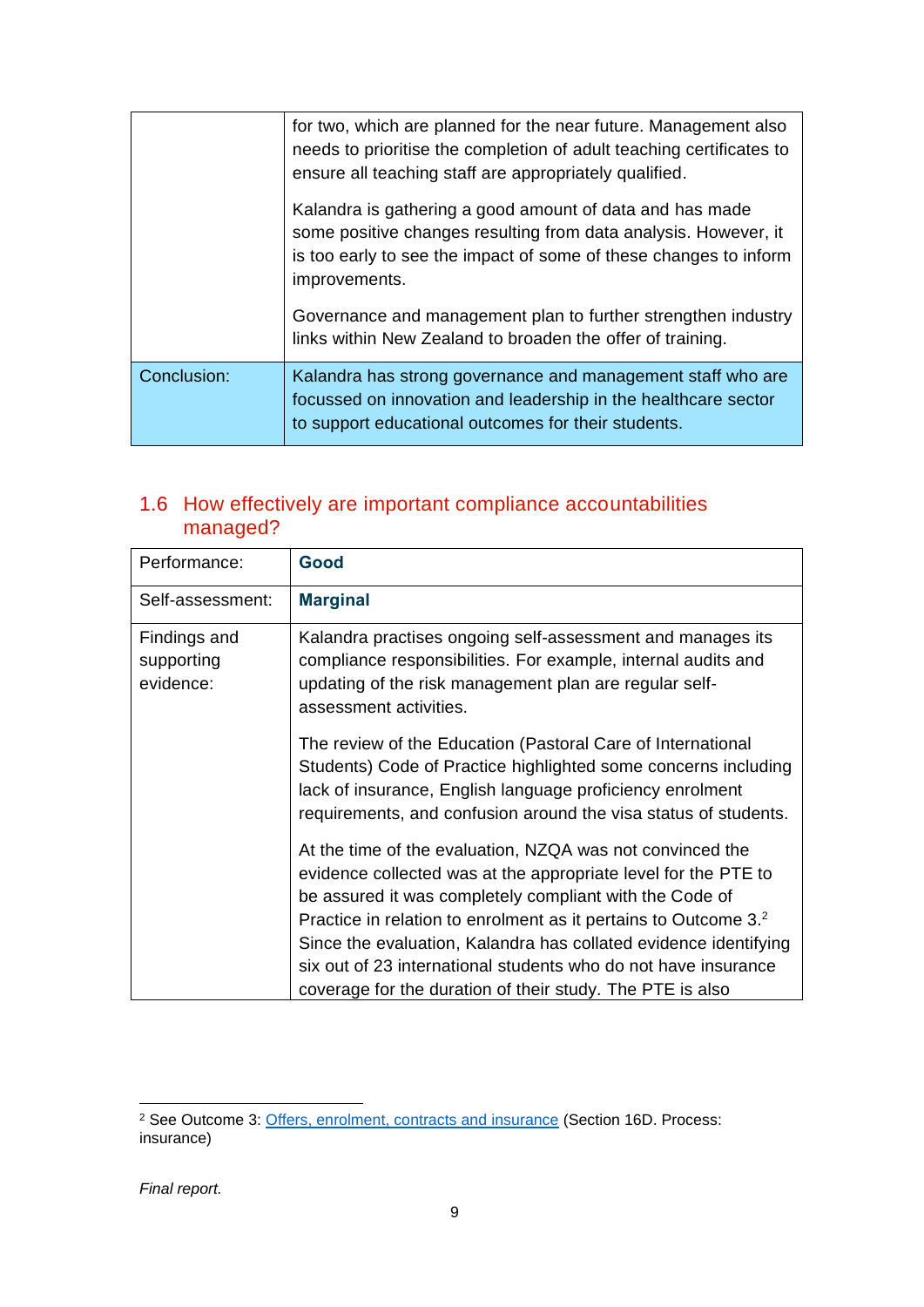|             | beginning to provide evidence of English language proficiency<br>in student files as required by the Code. <sup>3</sup>                                                                                                                                                                                                                                                                                                                                                                                                                                                                               |
|-------------|-------------------------------------------------------------------------------------------------------------------------------------------------------------------------------------------------------------------------------------------------------------------------------------------------------------------------------------------------------------------------------------------------------------------------------------------------------------------------------------------------------------------------------------------------------------------------------------------------------|
|             | Kalandra intends to recommend to all current international<br>students and staff who are not New Zealand citizens or<br>permanent residents and who have not been in New Zealand<br>for two years or more <sup>4</sup> , to take out insurance. This is to cover<br>the cost of repatriation to their home country in the event of their<br>death by accident or through sudden illness. In the event that<br>there is an insurance gap (relating to Outcome 3 of the Code of<br>Practice) for students at the enrolment stage, Kalandra intend to<br>look at options to ensure students are covered. |
|             | NZQA recommends that Kalandra continue to maintain the<br>records developed during its review of the Code. This will<br>ensure the required evidence is documented and will support<br>the entry requirements related to the visa status of students, in<br>relation to Outcome 3.5                                                                                                                                                                                                                                                                                                                   |
| Conclusion: | Kalandra is mostly aware of its important compliance<br>responsibilities and has processes in place to manage Code of<br>Practice requirements in the future. Gaps in understanding of<br>the Code of Practice are being addressed.                                                                                                                                                                                                                                                                                                                                                                   |

<sup>&</sup>lt;sup>3</sup> See Outcome 3: [Offers, enrolment, contracts and insurance](https://www.nzqa.govt.nz/assets/Providers-and-partners/Code-of-Practice/guidelines-cop-outcome3.pdf) (Section 16. Process: offer of educational instruction)

<sup>4</sup> While international students on a two-year work visa will be treated the same as New Zealand citizens for receiving publicly funded medical care, section 15.bc. of Outcome 3 of the Code of Practice outlines the requirement to have appropriate insurance coverage, including costs associated with repatriation, expatriation and funeral expenses.

<sup>5</sup> Outcome 3 Section 15.c states signatories must ensure that proper documentation is kept.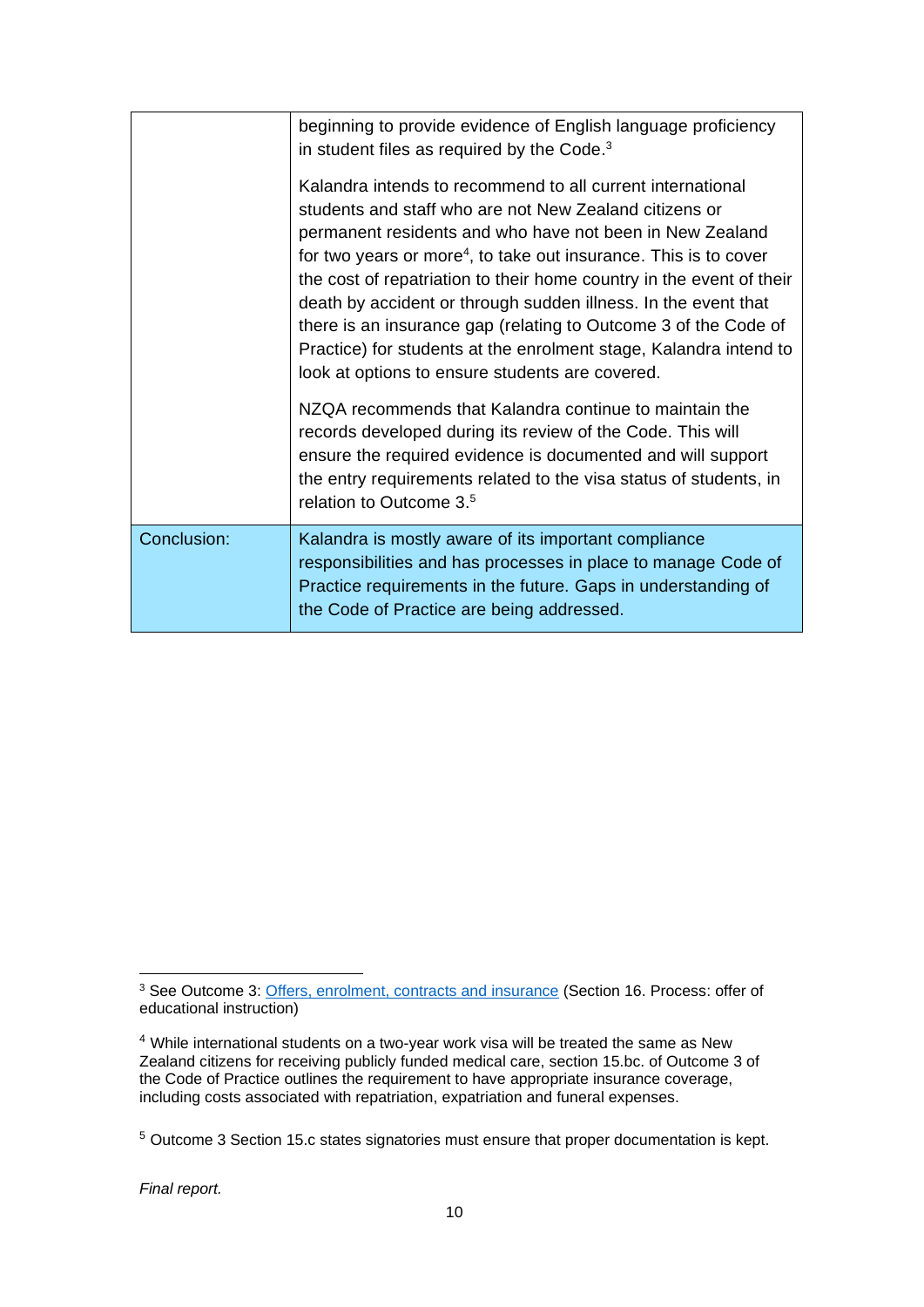# Focus Areas

*This section reports significant findings in each focus area, not already covered in Part 1.* 

#### 2.1 Focus area: New Zealand Certificate in Health and Wellbeing (Social and Community Services) (Level 4)

| Performance:     | <b>Excellent</b>                                                                                                                                                                                                                                                                                                                                                 |
|------------------|------------------------------------------------------------------------------------------------------------------------------------------------------------------------------------------------------------------------------------------------------------------------------------------------------------------------------------------------------------------|
| Self-assessment: | Good                                                                                                                                                                                                                                                                                                                                                             |
| Findings         | Students are well supported to achieve this qualification, with<br>strong monitoring in place to track achievement progression.<br>With a 95 per cent completion rate, students are gaining relevant<br>employment and upskilling in their workplace. Kalandra is aware<br>of the reasons for the one student who did not complete in the<br>last academic year. |

#### 2.2 Focus area: Certificate in Management of the Dementia Client in a Care Facility (Level 4)

| Performance:     | Good                                                                                                                                                                                                                                                                                                                                                                 |
|------------------|----------------------------------------------------------------------------------------------------------------------------------------------------------------------------------------------------------------------------------------------------------------------------------------------------------------------------------------------------------------------|
| Self-assessment: | Good                                                                                                                                                                                                                                                                                                                                                                 |
| Findings         | Despite an interim 69 per cent pass rate at the time of the<br>evaluation, students are projected to achieve at a higher rate<br>once the first cohort completes the qualification. Monitoring of<br>achievement progression is also good in this focus area, with<br>self-assessment informing new ways to support the students<br>(see key evaluation question 4). |

#### 2.3 Focus area: International Student Support and Wellbeing

| Performance:     | <b>Excellent</b>                                                                                                                                                                                                                                         |
|------------------|----------------------------------------------------------------------------------------------------------------------------------------------------------------------------------------------------------------------------------------------------------|
| Self-assessment: | Good                                                                                                                                                                                                                                                     |
| <b>Findings</b>  | Overall, Kalandra knows its international students very well and<br>offers tailored, wrap-around services supporting academic<br>achievement and pastoral needs. Self-assessment could be<br>improved to reduce risks around compliance with the Code of |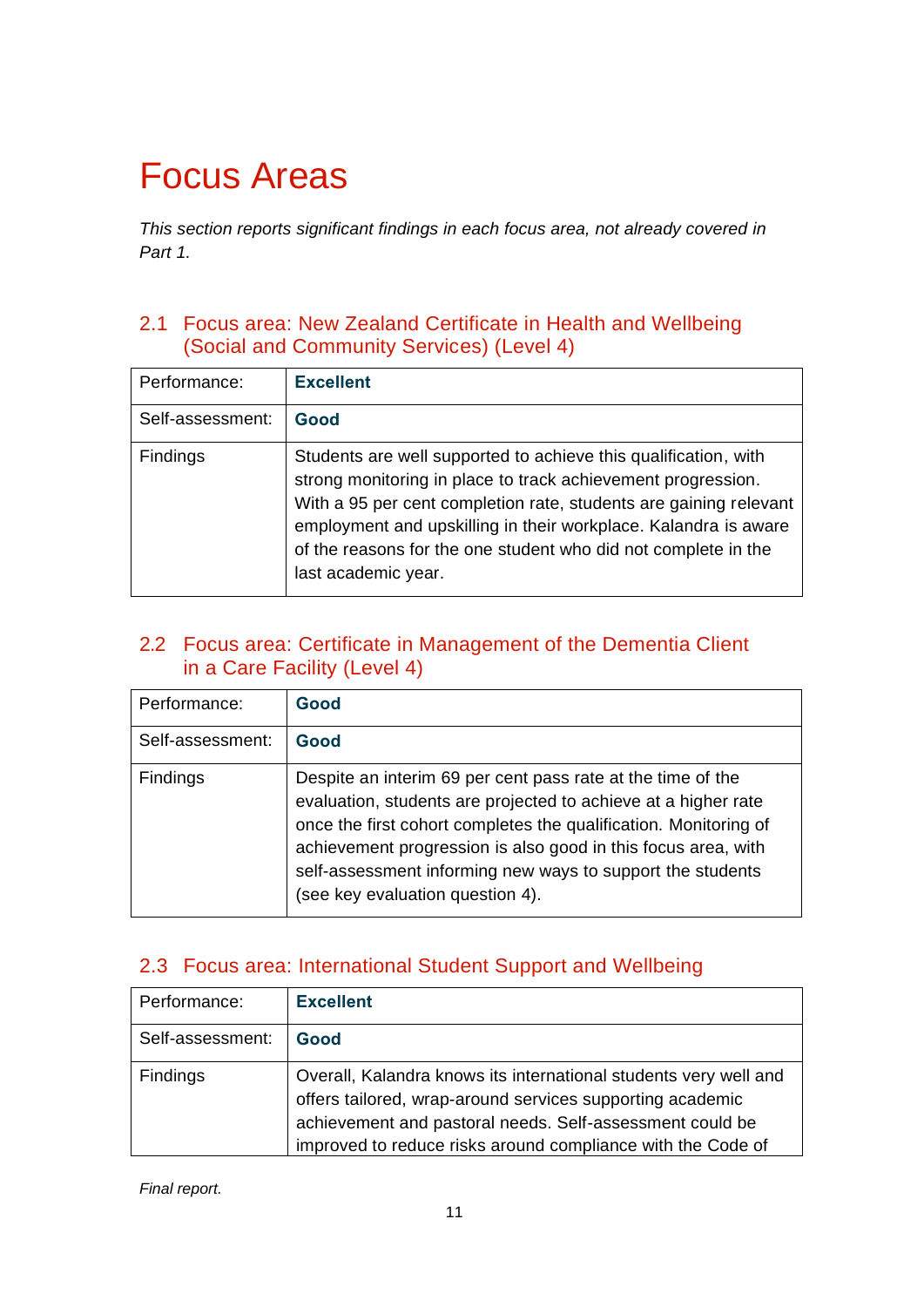| Practice (see key evaluation question 6). |
|-------------------------------------------|
|-------------------------------------------|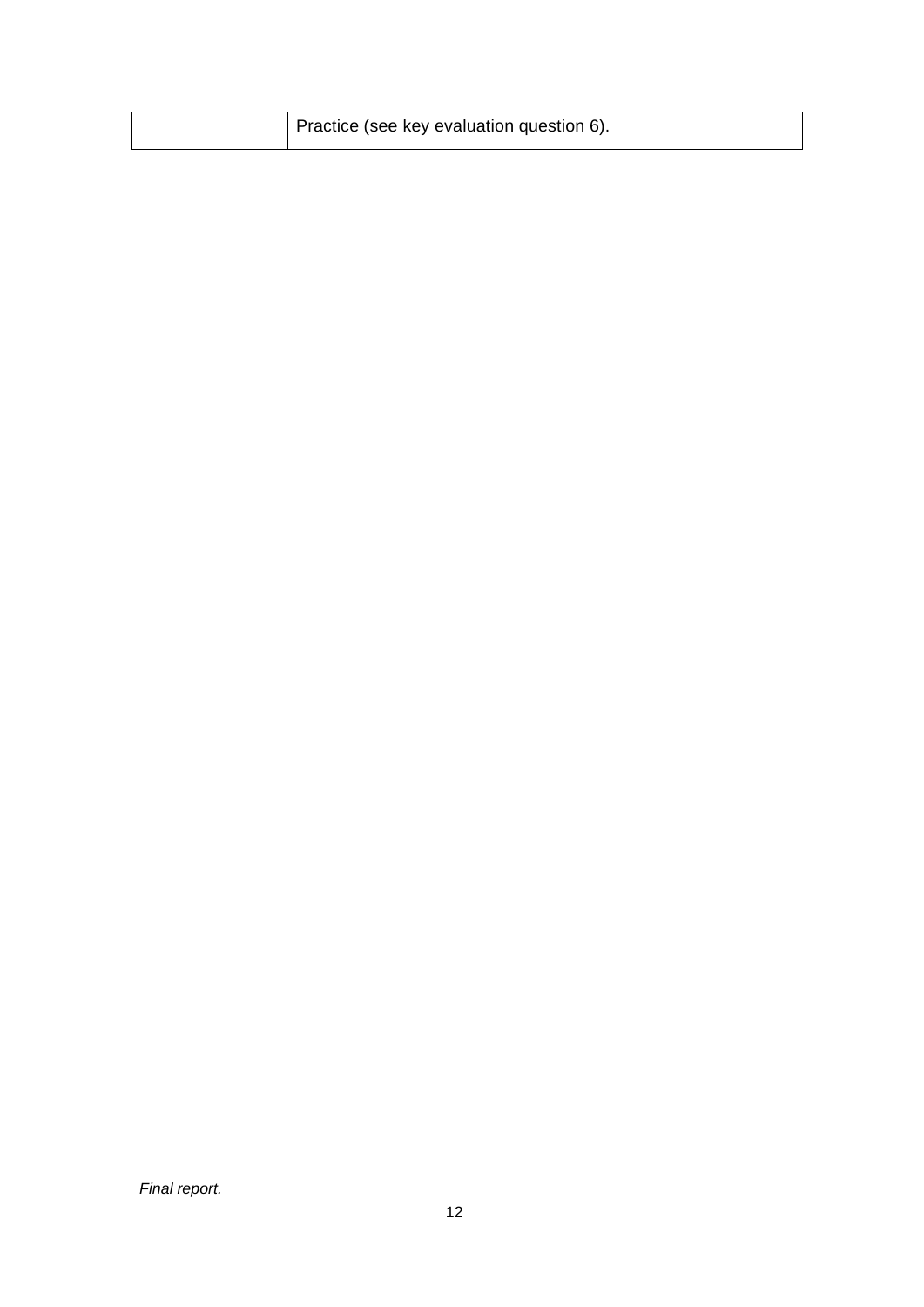# Recommendations

*Recommendations are not compulsory but their implementation may improve the quality and effectiveness of the training and education provided by the tertiary education organisation (TEO). They may be referred to in subsequent external evaluation and reviews (EERs) to gauge the effectiveness of the TEO's quality improvements over time.*

NZQA recommends that Kalandra Education Group Limited:

- Continue to maintain the records developed during the review of the Code of Practice that reflect the evidence required in relation to Outcome 3.<sup>6</sup>
- Consider further review of how to provide evidence and ensure compliance by:
	- o gathering evidencing of entry requirements for English Language proficiency for learners on work visas at enrolment
	- o ensuring learners have appropriate insurance, and gathering evidence of insurance documentation (15.bc. and c.) for learners on work visas.

### **Requirements**

*Requirements relate to the TEO's statutory obligations under legislation that governs their operation. This include NZQA Rules and relevant regulations promulgated by other agencies.*

There are no requirements arising from the external evaluation and review.

<sup>6</sup> Outcome 3 Section 15.c states signatories must ensure that proper documentation is kept.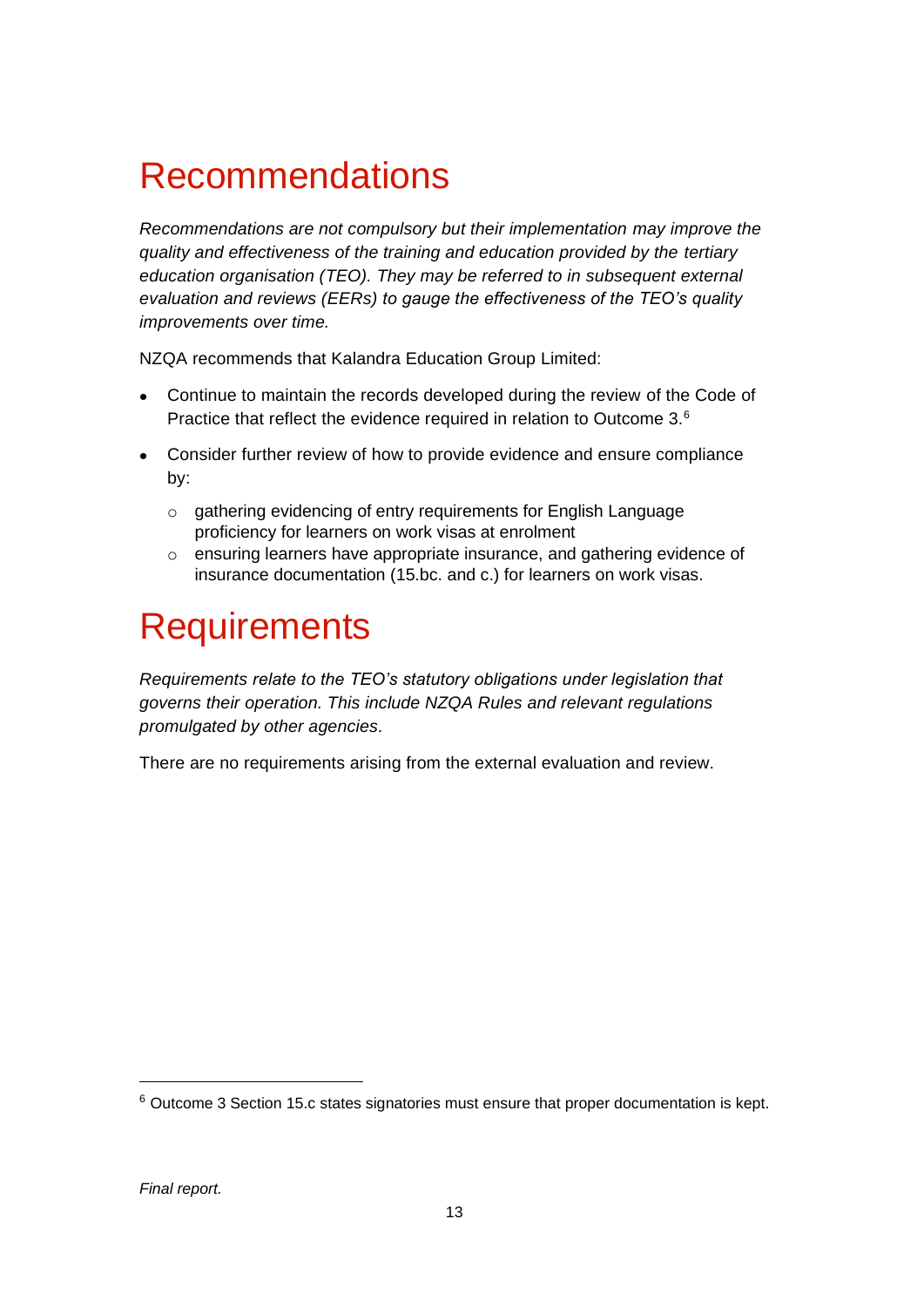# Appendix

#### Conduct of external evaluation and review

*All external evaluation and reviews are conducted in accordance with NZQA's published rules. The methodology used is described in the web document [https://www.nzqa.govt.nz/providers-partners/external-evaluation-and-review/.](https://www.nzqa.govt.nz/providers-partners/external-evaluation-and-review/) The TEO has an opportunity to comment on the accuracy of this report, and any submissions received are fully considered by NZQA before finalising the report.*

#### *Disclaimer*

*The findings in this report have been reached by means of a standard evaluative process. They are based on a representative selection of focus areas, and a sample of supporting information provided by the TEO under review or independently accessed by NZQA. As such, the report's findings offer a guide to the relative quality of the TEO at the time of the EER, in the light of the known evidence, and the likelihood that this level of quality will continue.* 

*For the same reason, these findings are always limited in scope. They are derived from selections and samples evaluated at a point in time. The supporting methodology is not designed to:*

- *Identify organisational fraud<sup>7</sup>*
- *Provide comprehensive coverage of all programmes within a TEO, or of all relevant evidence sources*
- *Predict the outcome of other reviews of the same TEO which, by posing different questions or examining different information, could reasonably arrive at different conclusions.*

<sup>7</sup> NZQA and the Tertiary Education Commission (TEC) comprehensively monitor risk in the tertiary education sector through a range of other mechanisms. When fraud, or any other serious risk factor, has been confirmed, corrective action is taken as a matter of urgency.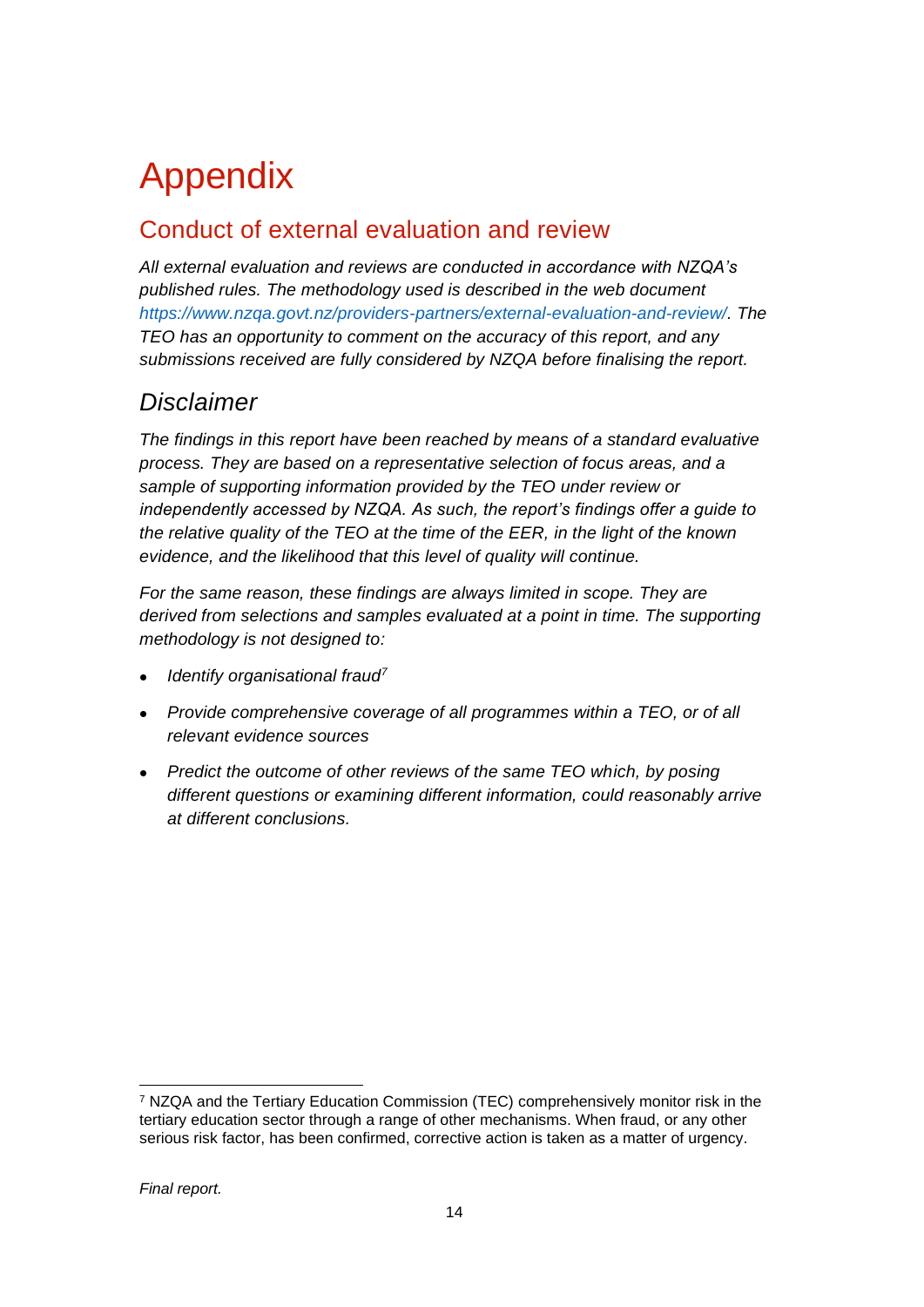#### Regulatory basis for external evaluation and review

*External evaluation and review is conducted under the Quality Assurance (including External Evaluation and Review (EER)) Rules 2016, which are made by NZQA under section 253(1)(pa) of the Education Act 1989 and approved by the NZQA Board and the Minister authorised as responsible for Part 20 of the Education Act.*

*Self-assessment and participation and cooperation in external evaluation and review are requirements for:*

- *maintaining accreditation to provide an approved programme for all TEOs other than universities, and*
- *maintaining consent to assess against standards on the Directory of Assessment Standards for all TEOs including ITOs but excluding universities, and*
- *maintaining training scheme approval for all TEOs other than universities.*

*The requirements for participation and cooperation are set through the Programme Approval and Accreditation Rules 2018, the Consent to Assess Against Standards Rules 2011 and the Training Scheme Rules 2012 respectively. These rules were also made by NZQA under section 253 of the Education Act 1989 and approved by the NZQA Board and the Minister.*

*In addition, the Private Training Establishment Rules 2018 require registered private training establishments to undertake self-assessment and participate in external evaluation and review as a condition of maintaining registration. The Private Training Establishment Registration Rules 2018 are also made by NZQA under section 253 of the Education Act 1989 and approved by the NZQA Board and the Minister for Tertiary Education, Skills and Employment.* 

*NZQA is responsible for ensuring non-university TEOs continue to comply with the rules after the initial granting of approval and accreditation of programmes, training schemes and consents to assess and registration. The New Zealand Vice-Chancellors' Committee (NZVCC) has statutory responsibility for compliance by universities.* 

*This report reflects the findings and conclusions of the external evaluation and review process, conducted according to the Quality Assurance (including External Evaluation and Review (EER)) Rules 2016. The report identifies strengths and areas for improvement in terms of the organisation's educational performance and capability in self-assessment.*

*External evaluation and review reports are one contributing piece of information in determining future funding decisions where the organisation is a funded TEO subject to an investment plan agreed with the Tertiary Education Commission.* 

*External evaluation and review reports are public information and are available from the NZQA website [\(www.nzqa.govt.nz\)](http://www.nzqa.govt.nz/). All rules cited above are available at [https://www.nzqa.govt.nz/about-us/our-role/legislation/nzqa-rules/,](https://www.nzqa.govt.nz/about-us/our-role/legislation/nzqa-rules/) while information about the conduct and methodology for external evaluation and review can be found at [https://www.nzqa.govt.nz/providers-partners/external](https://www.nzqa.govt.nz/providers-partners/external-evaluation-and-review/)[evaluation-and-review/.](https://www.nzqa.govt.nz/providers-partners/external-evaluation-and-review/)*